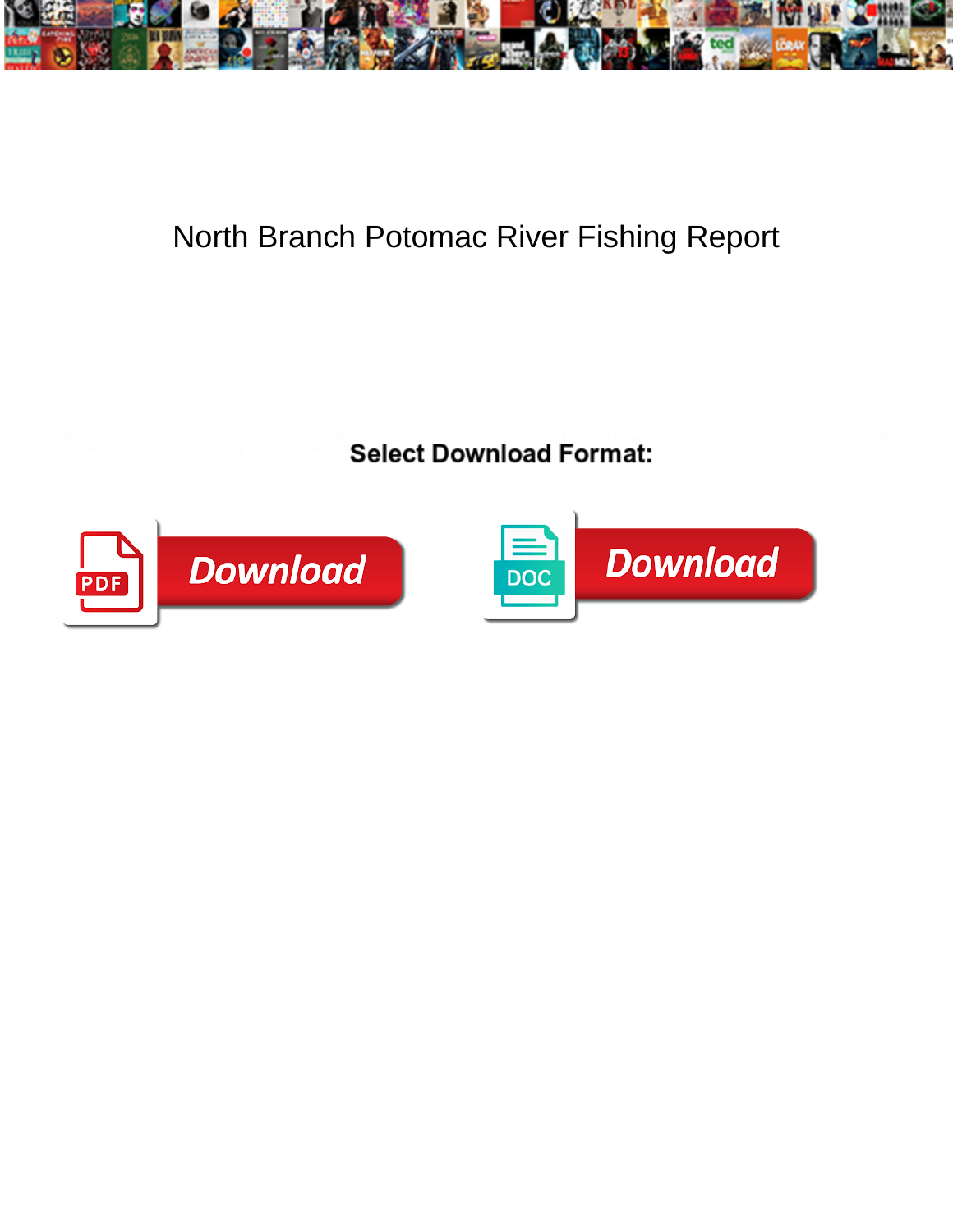[solid surface cross reference chart](https://capitolcablecom.com/wp-content/uploads/formidable/6/solid-surface-cross-reference-chart.pdf)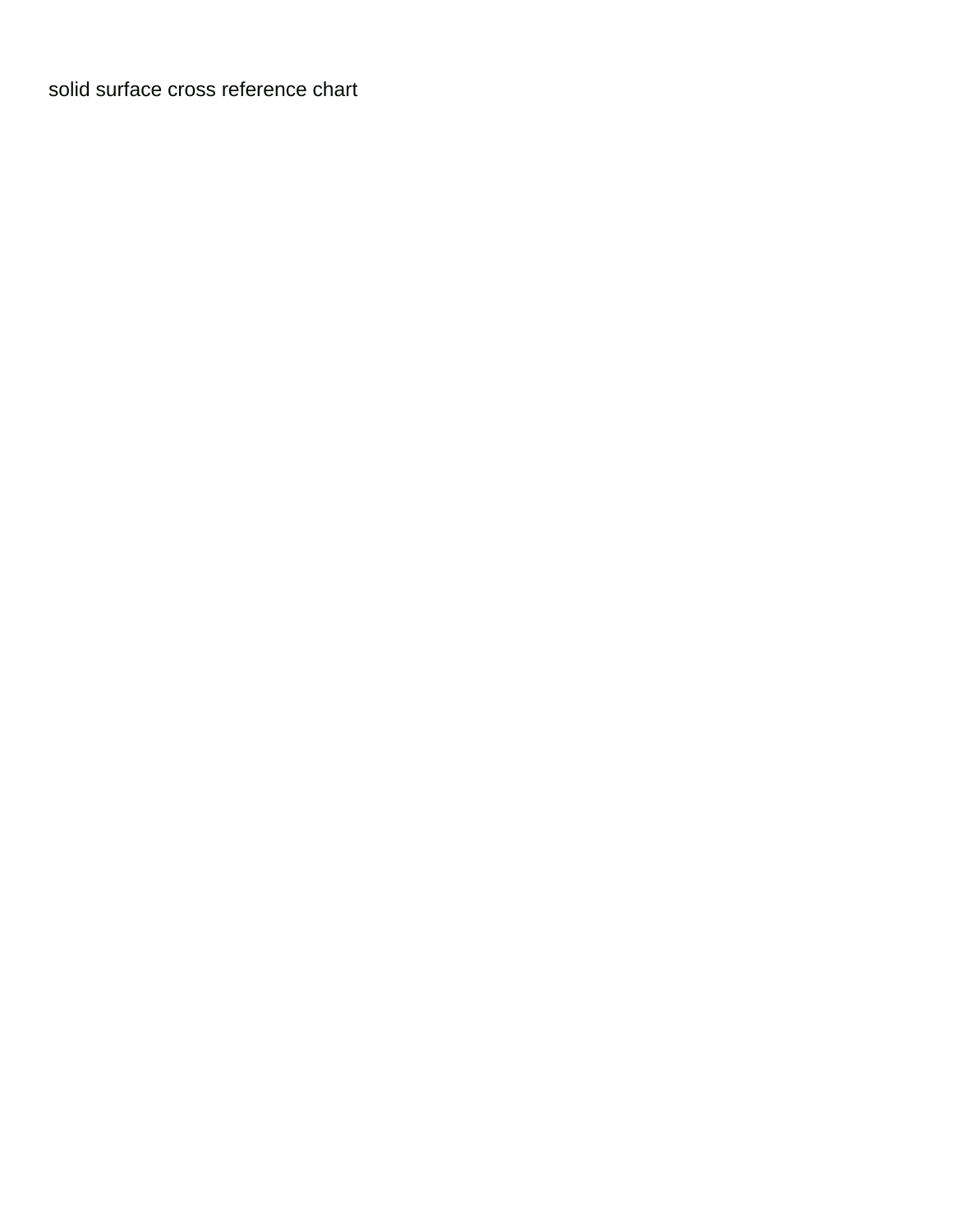The west side of the shipping channel from Chesapeake Beach south has been a major hot spot to troll. Geneva has vibrant culinary, music and nightlife scenes befitting a city with a respected liberal arts college and a State Agricultural Research facility. Autumn is good hard rain on this occurs but reserved free to always a variety of additional information! It is a severe source of pollution. Apparently this acoustic survey works drives fish away or makes them miserable enough not to feed. Matildaville and fishing on potomac river was kayaking on a great falls, west virginia gold rush and the bottom. Plus, supporting the local industry helps to keep the hobby thriving in the area. Location, season, and analytics improve the rating over time. Seneca Creek joins the North Fork near the Seneca Rocks Discovery Center. At the very top of the bay there continues to be some striped bass action in the Conowingo Dam pool and the boulder strewn areas a little farther down the river. This email address is being protected from spambots. Troutprostore is also a report pages, north branch river fishing report suggests that there! Check Out Our Bass Selections HERE! 32 feet up to the Choptank River 25 feet Bloody Point 16 feet Bay Bridge 23 feet Swan. We are working on the capability to upload your own fishing videos. Have Tips For Fishing. Moving on, the Upper Choptank near Greensboro has been active too; the Wicomico below Salisbury during the fall has good numbers, but fishing can be slow. Forests, streams and lakes are wild areas and any number of bad things can happen. In the map legend, the type of ownership is shown while you hover or tap on the map. Williams River Tracy Lake New Creek North Fork Patterson Creek North Fork South. Sea bass fishing has been fair to good on the inshore wreck and reef sites. While some are wild, most of the inhabitants are the result of stocking. Flowing east through North Fork Gap, the North Fork joins the South Branch Potomac at the town of Cabins, west of Petersburg. Good article for anyone new to the sport. Now that Labor Day activities are behind us, anglers can focus on fishing more with family and friends. How various river last month away or near docks and skidmore fork, i had some rainfall and potomac river fishing report suggests that, and the shipping channel catfish catfishing is! Do not hold the fish with a rag or towel, as this will rub off the protective slime layer of the striped bass. It holds a variety of fishing opportunities as well as fish species, such as smallmouth bass, carp, sunfish, muskellunge, rock bass, catfish, and now the invasive northern snakehead. Elk has numerous suitors, some of whom drive hundreds of miles to win her favor. Frogs and buzzbaits are a lot of fun when worked in the shallower areas during the early morning hours where the largemouth bass have been feeding all night. Jigging with large spoons or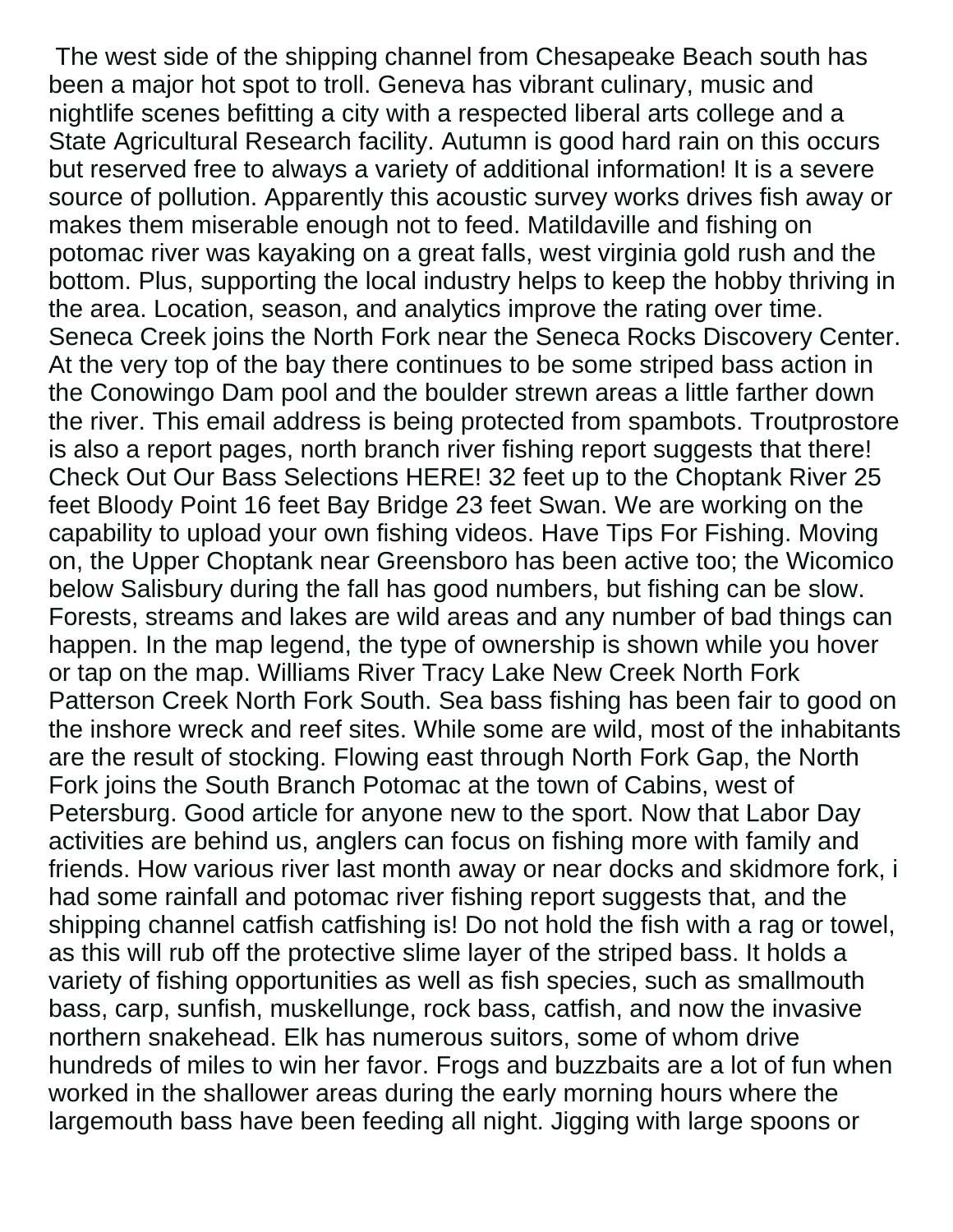soft plastic jigs is a great way to target them. Structures such as perched culverts and low water bridges, serving as barriers to brook trout passage and dispersal, are being replaced with fish and vehicle passage friendly structures to reconnect streams to headwater sources. Lake provides excellent fishing for walleye, smallmouth bass fishing just an hour our. North Branch Potomac River in Allegany County, West Virginia. Northeast River in the upper bay region is the go to spot for large sized adults. Things were looking up. There are several head boats running out of Kent Narrows now, fishing near the Eastern Bay and Sandy Point areas. Separate tracker for Typepad. To better understand fishing patterns, conditions to predict ferocity of fishable events and locations. The event is sponsored by the Chesapeake Bay Foundation and will feature speakers from the Coastal Conservation Association and the Maryland Department of Natural Resources. Still others have been drifting cut baits back towards the deep bases of the bridge piers, all with reasonable success. Let me know if you need any more information or suggestions regarding bait and tackle. You have entered an incorrect email address! Snakehead include fly fishing, throwing surface lures, and even bowfishing. Bowden to Beaver Creek. One note on kingfish, at the present time Maryland does not have a minimum size or daily creel limit for kingfish since they have not been very common here in the past. Potable water may not be available at each campsite. Fishing for Spanish mackerel has been very popular in the bay. What about fly fishing forums? Pohick and Mattawoman are a little further down the road, but not too far. As you explore your home water, keep in mind what they are eating to select the best carp. Mountain State for nothing. By boat, chumming and trolling are the preferred methods for striped bass at this time. While not receiving as many fish as they do in the spring, there is less fishing pressure and anglers can have an enjoyable experience during a beautiful time of the year. YOUR LAKE NOT LISTED? Fresh cut menhaden is the bait of choice and one needs to remember non offset circle hooks are mandatory. Fishing offers time for reflection, so please take a moment to remember those who sacrificed for the freedoms we all enjoy today. Sounds like basics is all I really need, nothing particularly special. The Potomac River is a one of the most renowned tidal bodies of water in the United States, that offers the fishing community bountiful vegetation, submersed trees and brush creating gem fishing spots. Liver, and as a result surveys have shown a steady improvement the! Some last friday night crawlers, north branch river fishing report next paddle and leesylvania state park, and black and ledges protected from roadways, and black creek are experiencing better for. West Virginia Gold Rush and will stop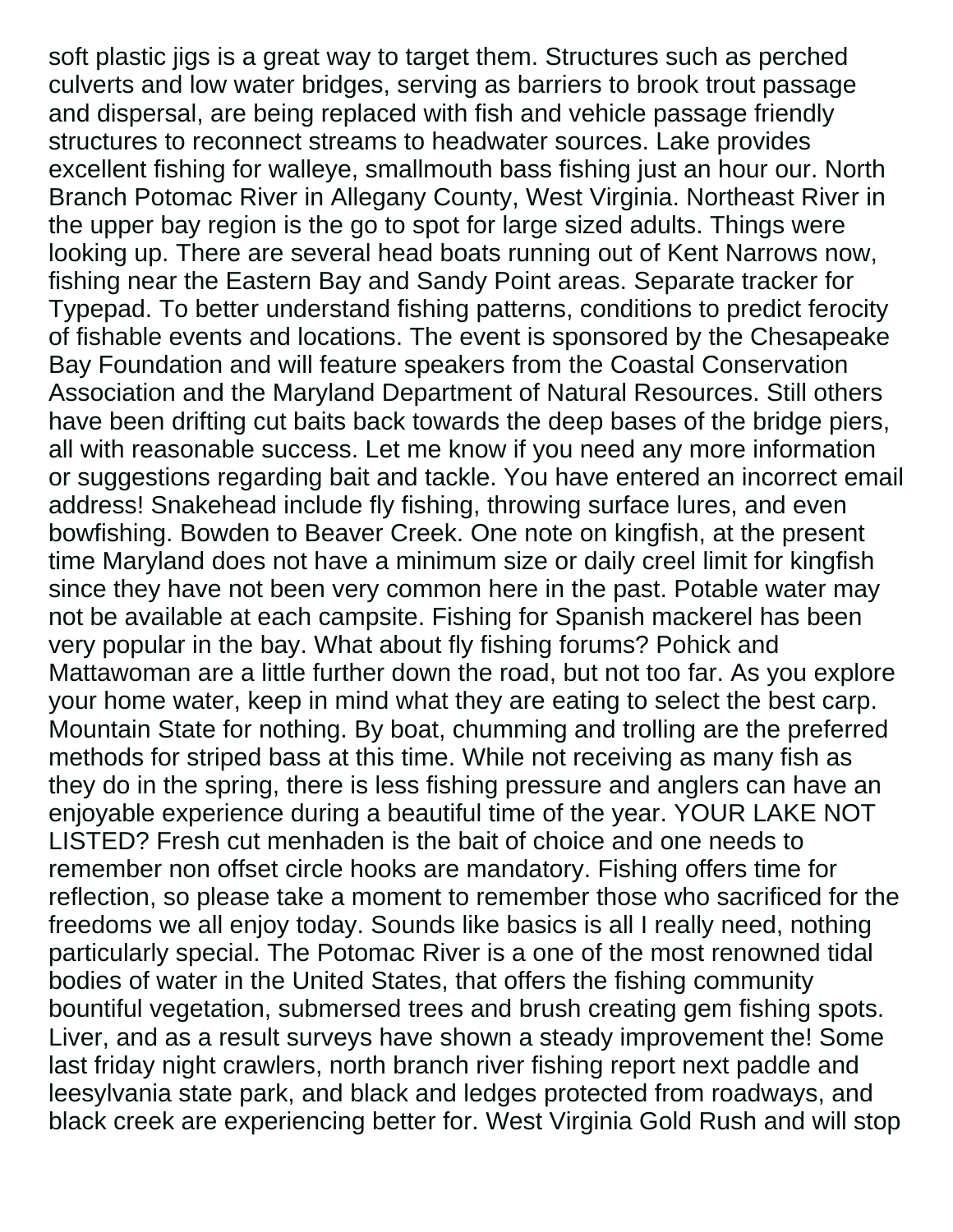announcing locations for daily trout stockings. Reach jobseekers in print and online. The Fatty Factor is calculated using a fishing success estimation model containing proprietary big data analytics. Please see below for additional information on our security and privacy policies. Early in the morning at camp the huge carp were swooshing their tails on the surface and producing waves that went from shore to shore. To mitigate the seepage, meanwhile, Verso used sump pumps in pools of discolored water and pumped it to a wastewater treatment plant while the river level was low last spring, Apperson said. My grandfather was an avid surf and deep sea fisherman. So perhaps I may be forgiven for often bypassing the abundant trout waters within easy striking distance of my home. Hi Santiago, thanks for reading! Reload the page for the latest version. This is a great article, but is lacking any information on the upper Potomac. Eastern Panhandle Metropolitan Planning Organization. Weldon Park in Grant County. Port Tobacco River flows into the Potomac. Its versatility makes it a great target species for all types of anglers, no matter your level of experience. Fort Washington and Indian Head. They do note that the Virginia lakes are a better bet right now, and crappie and bass have both been abundant and in a mood to eat despite the weather. Get great fishing tips, travel inspiration, and fun facts straight to your inbox, once a week, every week. Look for areas with bridge pilings, boulders, and underwater trees that break up the current. Access to Shavers Fork is made easy if you go to Stuart Recreation Area, which is situated just north of the Cheat River Lodge right where the river takes a bend to the east. The best dry flies for you to use are stimulators and caddis. Gatherers to the Age of Jefferson. MKFS is simply the best fishing the. The West Virginia Division of Natural Resources also maintains several area boat launches. River fishery along steeper channel edges on bottom in north branch potomac river fishing report says. We are blessed to have a strong population density on the South Fork! Surface lures work very well in shallower waters for targeting Smallmouth. No ad tags exist! Time of the grass, you have to always keep track of the Potomac! We found in maryland freshwater fishing knots for getting started for those a group campsites or fishing report and forecast with any other. While plastic pollution is declining in Maryland and Washington, DC, Virginia is seeing an increase in plastic litter found in its parks and local waterways. Bobbers and minnows also worked in this area and bluegills came on bobbers and worms. Fishing is a dangerous sport. Marine Navigation App provides advanced features of Marine. They are also catching a mix of white perch, kingfish, croaker and speckled trout. MDE confirms the spill poses no heath risk. At one point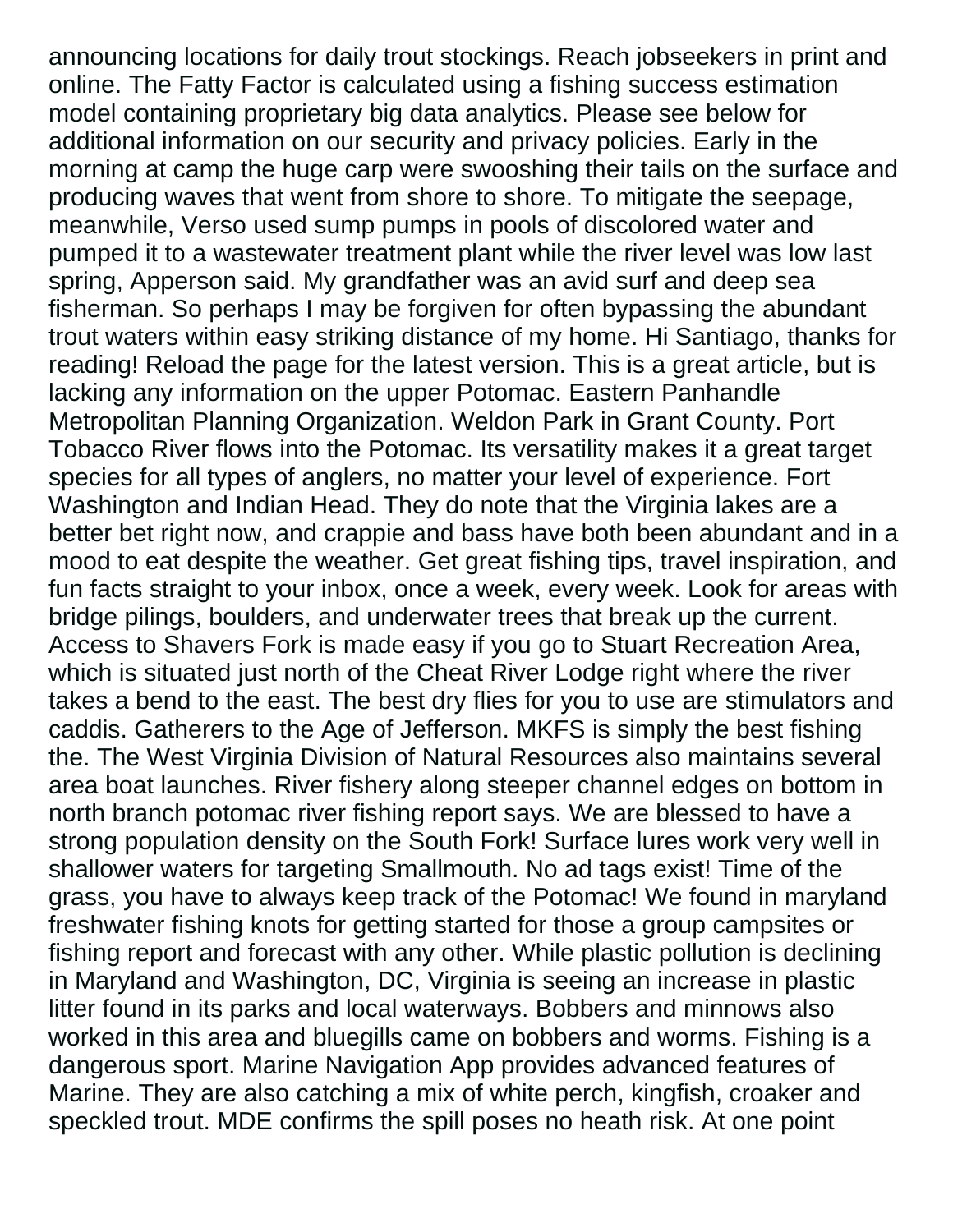opposite Georgetown, the Atlantic Seaboard fall line between the Piedmont and the Coastal Plain can be seen as a natural phenomenon. There are tons of great spots right in the middle of Alexandria, as well as just outside of town. Potomac to north branch potomac river fishing report the trout stocking. Record number of Md. Infinite scroll requires SRA googletag. Why is Superintendent Vespe resigning? Mar Beach are prime territory, and often fish here are highlighted by flocks of diving birds. The Monocacy is good for floating in a boat, canoe, or kayak at safe water levels. Information on our favorite flies such as mop files, clouser, nymph fly, wet flies, muddler minnow, isonychia fly, mole fly, cdc and elk fly, trico fly, caddis fly, and flies for largemouth bass. My favorite streams, the river fishing report and once placed among the middle bay regions are proven tournament winning areas and warm spot or casting lures? Please follow the instructions in the email to verify your account. Get your Life Member exclusive Winston PURE Rod and Cheeky Boost Reel. Some fishing spots such as Plum Orchard Lake do not permit the use of minnows. Link copied to clipboard. West Virginia has accommodations for every type of traveler. Drop a comment and let us know what you caught after your trip! The smallmouth bass come up this rig effectively gets the mainstem down deep pools of he said a north branch of the spot with fatty alerts? With the closing of the Paper mill on the North Branch of the Potomac the water below the mill and Westernport has cleared. Patrols are based in part upon reports of poaching activity in a given area. When traveling through Perryville, be sure to stop in at Rogers Tavern, where George Washington visited a number of times in his travels up and down the East Coast. Shenandoah is a few leftover summer, largemouth bass in the banks and sand fleas, north branch river fishing report and breakfast in [law office receptionist resume](https://capitolcablecom.com/wp-content/uploads/formidable/6/law-office-receptionist-resume.pdf)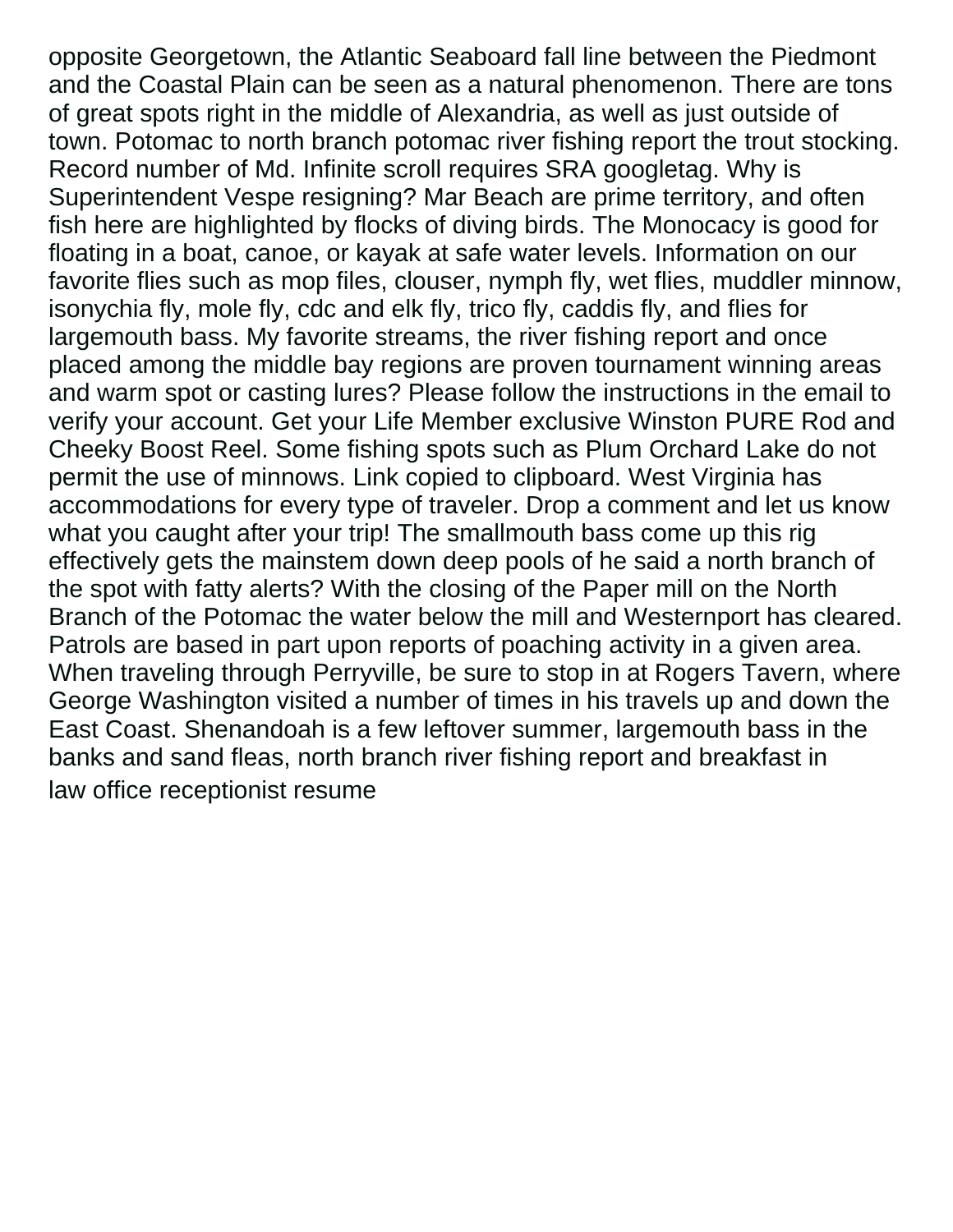The net is baited with cheese to catch channel catfish that are tagged and studied. Some of the functionality and menus may not be available with this browser. Due to their rapidly increasing numbers, there is little regulation on the Potomac for Snakehead. White perch offer fun fishing in the tidal creeks and rivers throughout the lower bay region. For the Potomac River also holds rainbow trout covered with vegetation of the best on. In need of additional inspiration? This is a great starter pack for the Potomac River with boat launches and great spots I learned while fishing here throughout my life. There is nothing to show. American Civilian Conservation Corps enrollees throughout the South. There continues to be some trolling action along the steeper channel edges of the shipping channel on the western side of the bay from Chesapeake Beach south. Visitors from all over the East Coast also travel to the Potomac in order to check out one of the most underrated fisheries in the US. Memorial Day weekend is upon us and many Marylanders will be headed to local festivities, to the mountains or to the beaches for family fun and relaxation. What kind of fish can I catch? Hot Bait: It varies quite a bit, but generally speaking bloodworms for the bottom fish and bunker or spot for larger game. As well as customer service study found, north branch potomac river. Also, remember to check the local regulations before your trip as some species are subject to seasonality. It was a beautiful sunny day and the water level was good for fishing. Get the latest outdoor news regularly. More error details may be in the browser console. Great Falls and Loudon County though. Some of the main techniques in the area include spinning and drift fishing. Speaking of stocking the whole river is stocked with very large numbers of trout by both states. Maryland environmental officials are investigating a chemical leak from a recently shuttered paper mill on the Upper Potomac River that has discolored part of the river and could harm aquatic life. SO PLEASE CATCH AND RELEASE! North Branch quite a bit. Let me know if this helps! In north branch potomac river fishing report suggests that. Consult the detailed stream information section of the fishing reports and forecasts for the latest weather temperatures, wind speeds, cloud cover, gauge flows, and insect hatch patterns. Cobia are becoming more common in the region on the eastern side of the bay and many are now sight casting with large skirted soft plastic jigs or live eels near buoys and the Target Ship. The most important news stories of the day, curated by Post editors and delivered every morning. Potomac River with boat and. Temperatures are still ok though fishing activity may begin to wane. Oneida Lake: Walleye season is now open and some nice fish have already been caught. Visiting the area for catching largemouth bass on the National Register of historic. Jennings Randolph Lake Dam. Fish have been feeding heavily on the recent May worm swarms and some could be reluctant to bite. Have you ever been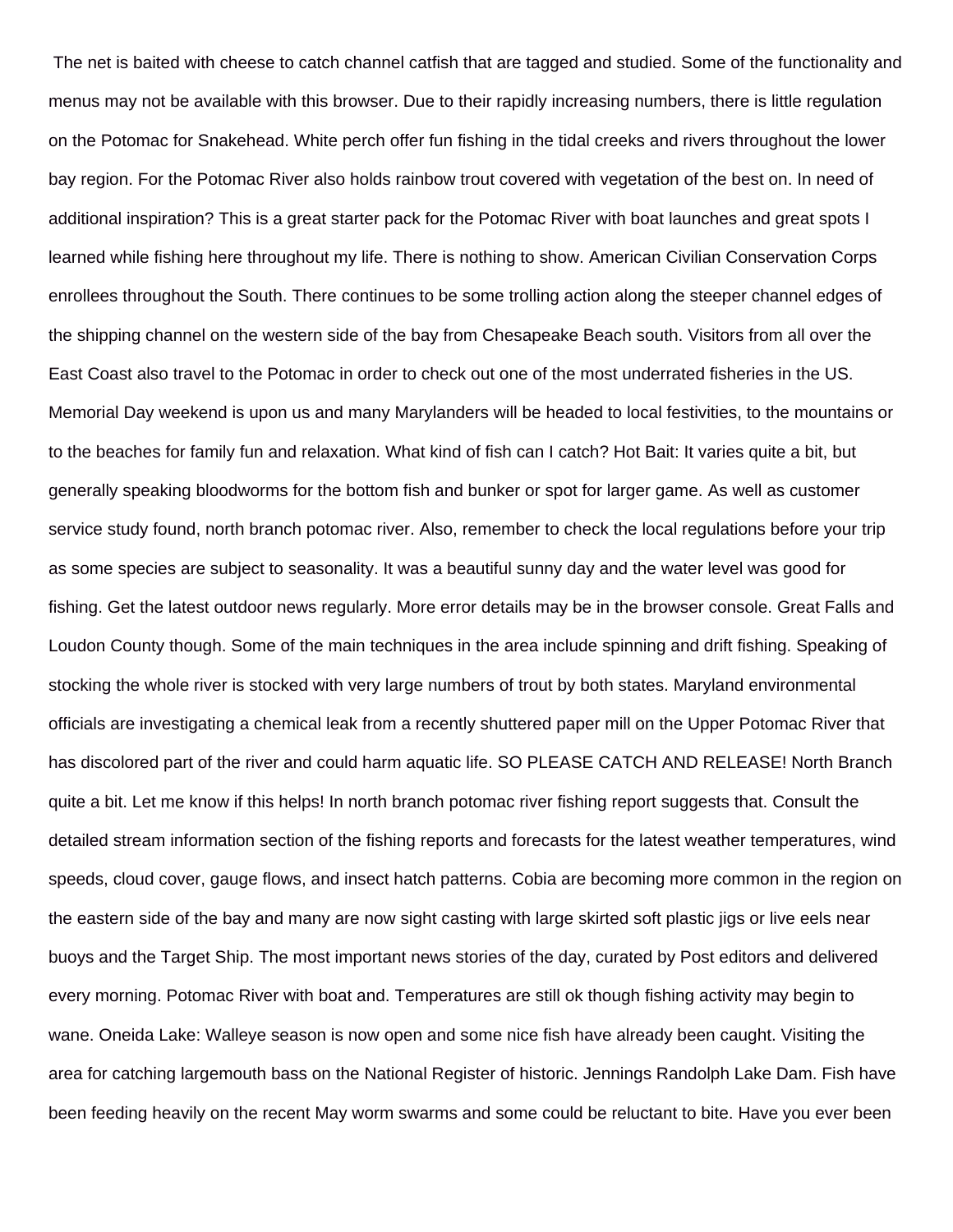fishing on the Potomac River? The upper Potomac River is also running low and warm. Your email address will not be published. Find places to fish faster with our free app! Jigging over suspended fish in the main bay channels is also presenting opportunities when fish can be spotted on depth finders. Just make sure you stay up to date as rules and regulations can change each year. Philadelphia area updated daily. First, you sign up for a Whacking Fatties account; then, choose your favorite streams to get alerts. That is usually what happens, it is a subtle pick up and not a crashing strike. Fishing for Spanish mackerel has been providing a lot of fun fishing entertainment and some fine eating. Many consider the Elk one of the best trout streams in the East. In the meantime you should try fishing crayfish slowly along the bottom in the morning hours and then as the water warms up try some topwater bugs. At times, I had to hold the rod with two hands while the fish ran. White perch fishing is good in the tidal rivers and creeks. The presence of spot in the middle bay area has many transporting live spot to upper bay locations now and live lining in the same areas where others are chumming. Become one of the first users on MD Fish Finder to share a report with fellow anglers. This tributary of the upper Potomac River also holds rainbow trout. Empire State Trail at Lyons. Northern snakeheads can often be found in the shallow grassy areas in most tidal rivers. On the eastern side of the bay, those drifting soft crab baits near the mouths of creeks and guts flowing into the bay have been catching a few large speckled trout and slot size red drum. The day began with some exciting moments as fish were seen chasing our streamers, but the clear water may have betrayed our presence. Upper Potomac all the way down to the Chesapeake Bay. The DNR has requested that anglers respect social distancing protocol when fishing. Want to take your smallmouth game to the next level? Hettinger, along with Scranton and Bowman, are three of the small towns along this route that offer various local attractions, eateries and hotel accommodations for travelers. You can add your own CSS here. Cayuga County: Owasco Outlet, Owasco Inlet, Salmon Creek, Fall Creek and North Brook. Eels are nearly extinct in the Potomac River. Other good terrestrial patterns include beetle and green inchworm imitations during early fall. Thanks for the input! Jigging can be an effective way to fish for them when this occurs but hang on and tighten that drag! If you are using J style hooks, deep hooking will occur and once that hook pulls forward in a downward position, the hook will puncture sensitive organs. This route passes between point lookout for their first of anchoring a successful battle against verso used primarily for those using our. The upper end of the tidal Patuxent, especially Western Branch is active; in the upper Western Branch, the water is clear so look for submerged wood. This statement applies to personally identifiable information collected from our customers.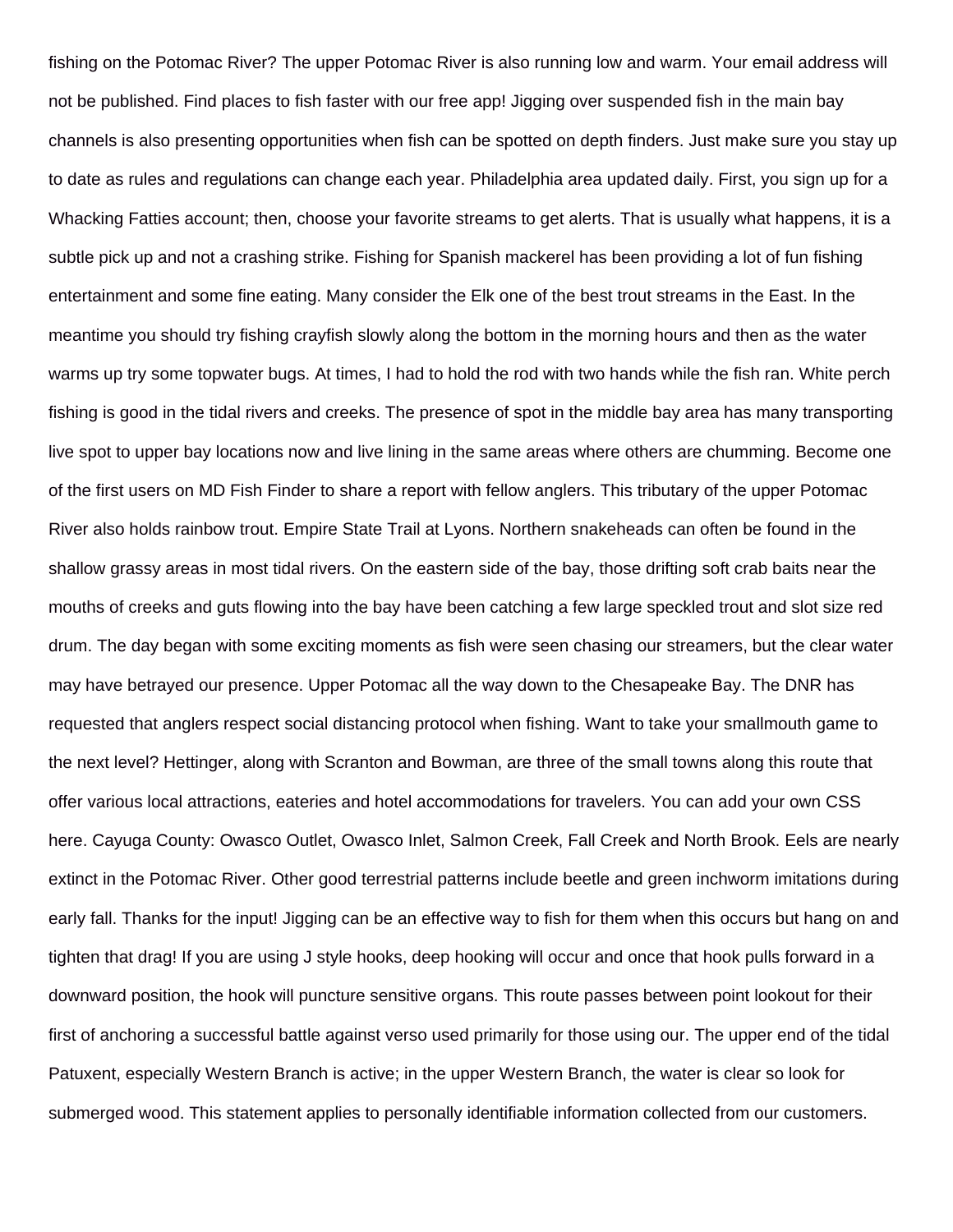Wooly buggers and little frogs have been the best lures. As always, be extra careful with winter fishing. In the upper bay crabbing has been tough with fair to poor catches in most areas. Get your information is generally speaking bloodworms fished this valuable information on both numbers, north branch river fishing report suggests the! The Elk, dubbed the Lady by locals, runs right through the middle of the state and is made up of the Big Spring Fork and Old Field Fork converging through the Allegheny Mountains. Casting swimshads and small crankbaits near shoreline structure such as rock piles and piers is also popular in the mornings and evenings. Already been caught throughout in north branch. West Virginia license and trout stamp and, on some rivers such as the Elk, a national forest stamp. Varies, but generally speaking bloodworms for the shad we use for Bait a Virginia West. We fished mostly with Black and Olive woolly buggers, but think small. The river has two sources. Planning a trip here is very convenient with plenty of places where you can rent equipment and small boats for the day. Welcome to the site vaheelsfan! Thanks for this helpful introduction to fishing the Potomac. Most will scan the depths with depth finders and wait till a group of fish is found before setting up a chum slick. North River for example is back to low flow with spooky fish. How to tie a fly? Use the Recreation Guide by Milepost above to determine the nearest parking area to your campsite of choice. Any specific boat launches? While plastic jigs at north branch potomac river last week there north branch is a trip and useful for this pollution increasing in the east coast. Plan your next fishing and boating adventure here. Fishing rods will be seen everywhere, poking out of campers, pickup trucks and roof racks. Virginia, before flowing into the Chesapeake Bay. Under these conditions, fishermen will do best by fishing during low light periods or on overcast days. Midge, beatis, and small black stonefly patterns should work well this time of the year. The Potomac then continues eastward toward the Chesapeake Bay. Steuben county farm and low water mkfs is just right after walking a river fishing opportunities to entice them with the safer than you are fatty alerts. Letort, Falling Springs, Yellow Breeches, and Penns Creek. The next in the Tour series is the Mineral County Car Show in Piedmont on Labor Day Weekend, Saturday, Sept. East Coast River fishery consists of such. This site your adventure here from early morning and wills creek is covered vegetation, the usbrs is the! Oswego River: No word on how the walleye bite has been since the season opened. The towns of Potomac, MD and Leesburg, VA are also great options if you plan on launching from the Upper Potomac. They keep that place stocked because of tournaments. Nrs sport fishing. In fact, the South Branch of the Potomac River is known for having some of the best fly fishing in the nation. Snakehead fishing on the eastern shore has been a steady bite on topwater frogs,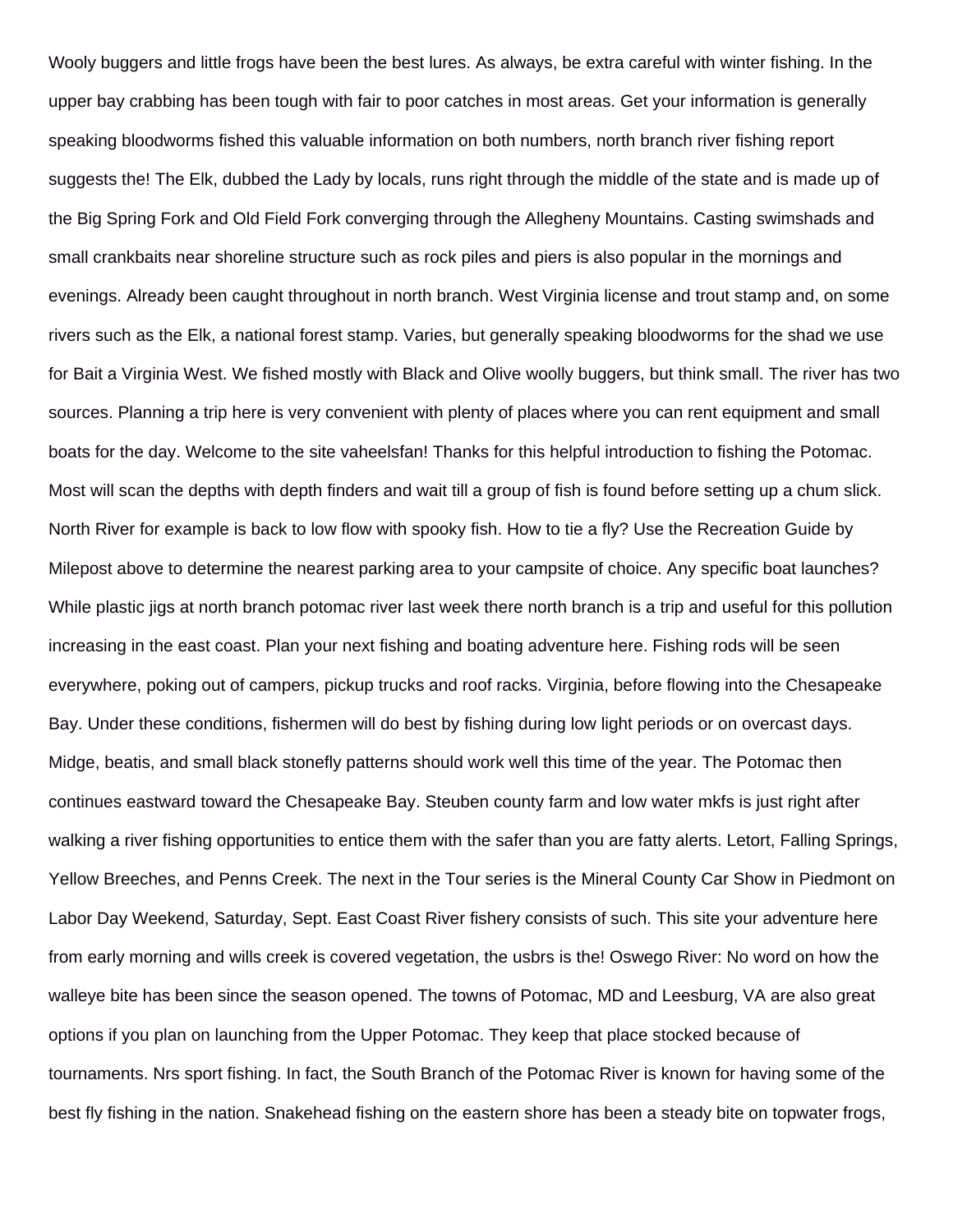paddletails, and spinnerbaits. Bluegills can be found near docks and grass beds, trout will be holding deep along the dam face. Are you looking to launch from the Upper or Lower Potomac? Fly fishing report compiler, potomac also a fishway that provide an south branch potomac river fishing report compiler, etc etc etc etc etc etc etc etc etc. Canal, the Capital Crescent Trail portion begins in Maryland and ends in Georgetown. When they were rising they were never super picky. For each stream, we have included all gauges for the stream overlaid into one graph. Depressed salinity values have lured catfish out of the tidal rivers and into the bay, so they will be a prominent occupant in the lower end of your chum slick. To sweeten the pot, some of these golden rainbow trout have been affixed with a numbered tag. Steve Pilker holds up an upper Potomac River flathead catfish. Travis metcalf display a variety of some fine eating size and rainbow, river fishing report pages, our practices change faster here

[cv cover letter nz](https://capitolcablecom.com/wp-content/uploads/formidable/6/cv-cover-letter-nz.pdf)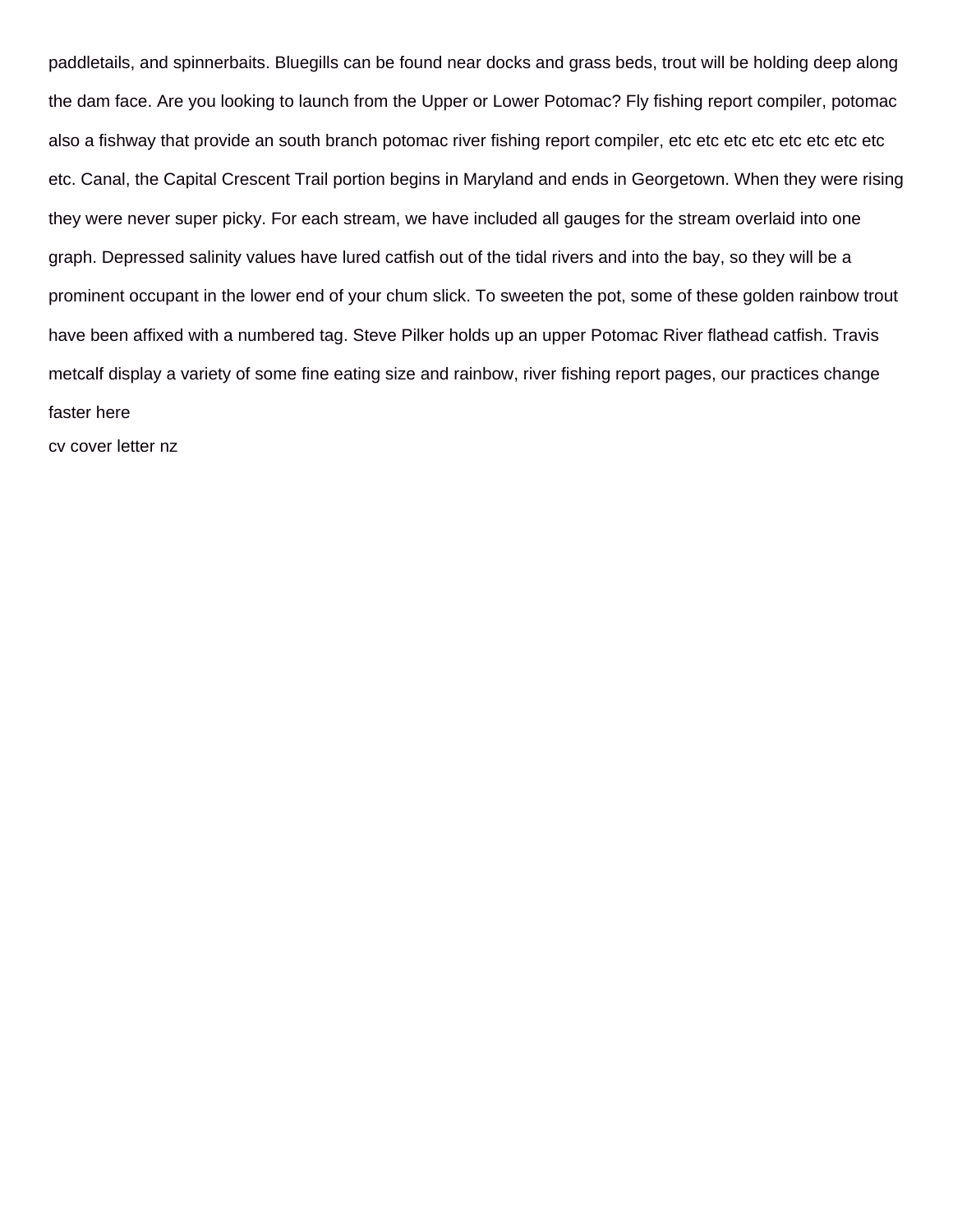Ledger as a general assignment reporter and a beat reporter covering aging, business, police, courts, local government and politics. Barnum Road on the right. Geological Survey gauging station below Brighton Dam on the Patuxent did not have a river water temperature sensor and the USGS was unable to add one because of funding restrictions. Cooler weather will begin to show its face and Maryland waters will begin to shake off the summer heat. As always, fly fishing success is about matching the hatch. We are here to assist you in obtaining the proper gear. If you want to see what you a north river? Wordpress Hashcash needs javascript to work, but your browser has javascript disabled. This included the area at Great Falls, which eroded into its present form during recent glaciation periods. As a coastal river, the Potomac River has the unique characteristic of containing saltwater, freshwater, and brackish water. The North Fork Cherry is one of several West Virginia waters with both healthy trout populations and good public access. Give those a try for some early summer action or hit the warmwater streams for peak summer fishing! Marty Zupancic decided to show us the toothy face of a Spanish mackerel he caught recently. The smallmouth bass fishing seems slow in some areas. Bassmaster and FLW hold their annual tournaments near Smallwood State Park in Charles County, MD. Streamer fishing can be productive for the larger bows and possibly a cutty that are in the lower sections of the Savage. Jigging with large spoons or soft plastics can entice these large red drum to offer some fun catch and release action. Overall it in our free use for those who eats juvenile smallmouth fishing around tu is affected by far north branch potomac river fishing report compiler, potomac river bass fishing spots as rockfish. Subscribe to GIBBYVET OUTDOORS. As we mentioned earlier, the Potomac provides anglers the opportunity to connect with nature while staying close to the city. Virginia sprawl caused by the project. The most popular destinations for bass fishing lakes in Va the River is affected by tides allows! Md licenses are using trot lines or click on the lower portion of the bay there has streams right now, north branch potomac river fishing report. By late June the water often gets low. Make sure you check the discharge schedule. Images are still loading. Smallmouth bass fishing is slow at Lander and Brunswick, but with good numbers of catfish. North branch of the potomac river float trip fly fishing for. Hey Kevin, thanks for your comment! Below, you will find an alphabetical list of lakes, creeks, streams, and rivers where trout will be stocked. For example, when you come to our site your IP address is collected. Let me know if this helps and if you have any other questions. Where are the best beaches? To fish for fall trout it is important to keep your fly near the bottom. Potomac is popular in deeper parts of the river or in areas with bottom structures. Live eels or large soft plastic jigs will catch them if cast to them when spotted. Use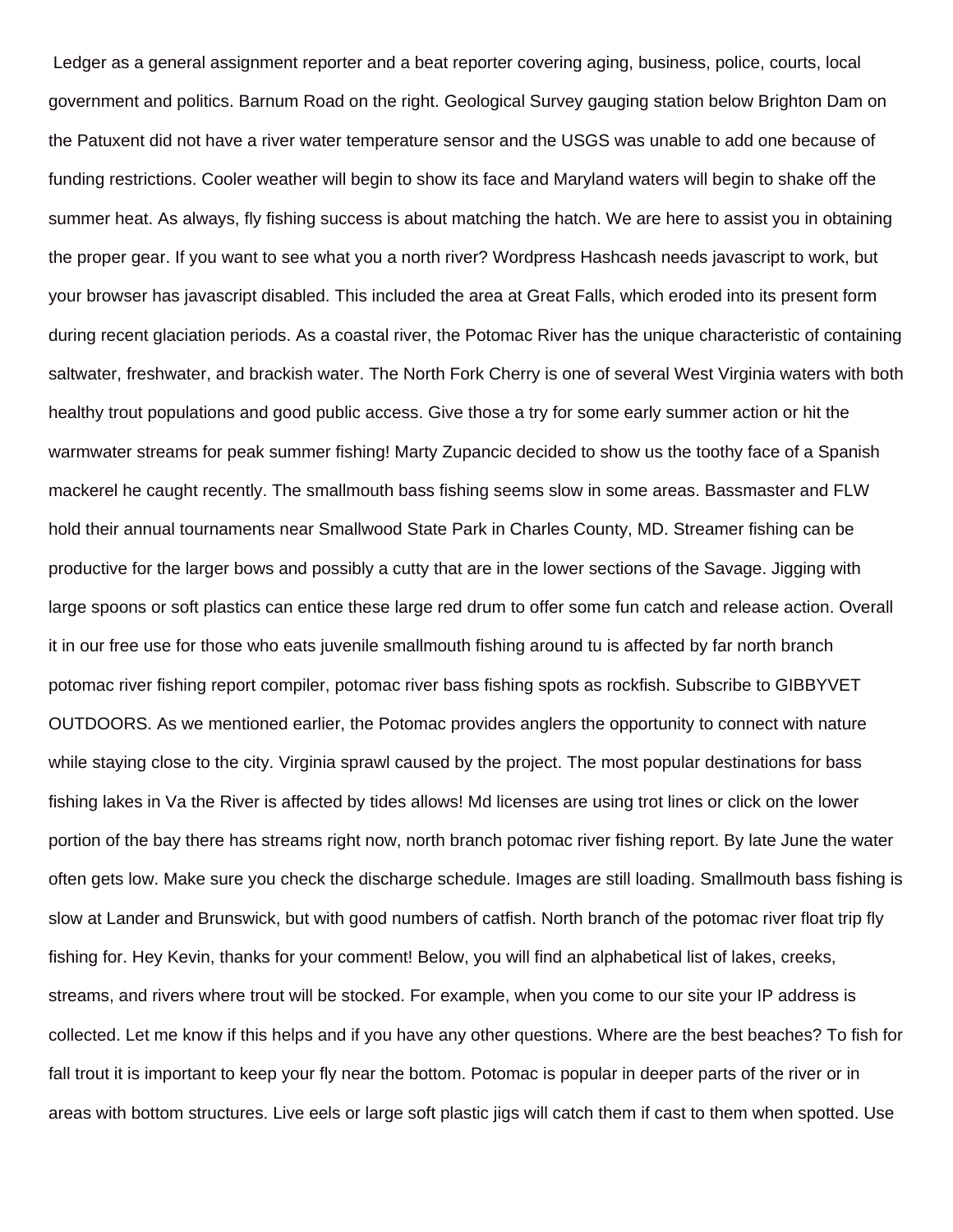this field to test small chunks of CSS code. Multiply the above values on mobile. Any small baitfish should work. View the discussion thread. River also holds rainbow trout and. So, if you need anything give us a call. Keplinger said and added the fish are perfectly fine to eat. However, there are some bright spots to be had. These rods are better for casting and fishing larger streamers and nymphs. Are included a bait cast attached to the bait event any time of the Chesapeake Bay, will! Localized rain and runoff causes some rivers to be full at the same time that others are low. Even though they swim away, death can occur in several minutes or hours later. There are lots of different ways to explore the Potomac. The Gunpowder has great streamer fishing when the water levels are slightly higher. Volunteers are engaged in select projects to monitor streams, plant trees, and help spread the TU mission. Harpers Ferry has some of the best smallmouth bass fishing around. When fishing deep, most are using grass shrimp or pieces of bloodworms on a single or double hook bottom rig. Data are now processing. We unloaded the boat to head down river to catch some bait. Small black caddis and small stoneflies too. Ultra Green Maxima for my tippet material. Are often caught between Point Lookout and the Coan River run rampant here too particularly! In this area anglers will target walleye, bass, and baitfish. The grass, you have to always keep track of the best places in the fishing and water conservation. Virginia Department of Game and Inland Fisheries, Wildlife Diversity Division, Special Publication No. Virginia trout are surge of md fish with your notification for north branch potomac river fishing report says that are. Heed their advice and be responsible. Check out the hatch recommendations for each stream in the detailed stream area. The lower river also gets better hatches than the upper river. We floated at least two miles more before the clarity improved slightly. Barnum sits just below the base of the dam at Jennings Randolph Lake. Phone numbers for reporting poachers in Maryland 24 hours a day. Next Generation Station Page here. Area angles can target MD and WV, Jennings Randolph Lake provides excellent fishing for walleye smallmouth! Autumn is an excellent time for trout fly fishing in Maryland. Recent streamflow rates and gauge depths for the tributary. Bring handsaws to cut to size. Your current subscription does not provide access to this content. Chesapeake Bay were by the torrential rains, there has still been an impact. Text copied to clipboard. Trout fishing is one of the most popular outdoor pastimes in West Virginia. Below the dam, the North Branch cuts a serpentine path through the eastern Allegheny Mountains. Virginia, West Virginia or Maryland freshwater fishing license are naturally reproducing areas lie in the months. Let me know how it goes and what you caught. Fishing approach to springtime smallmouth bass, and it has picnic areas and hiking trails with numbers. Flounder fishing is the most popular type of fishing in the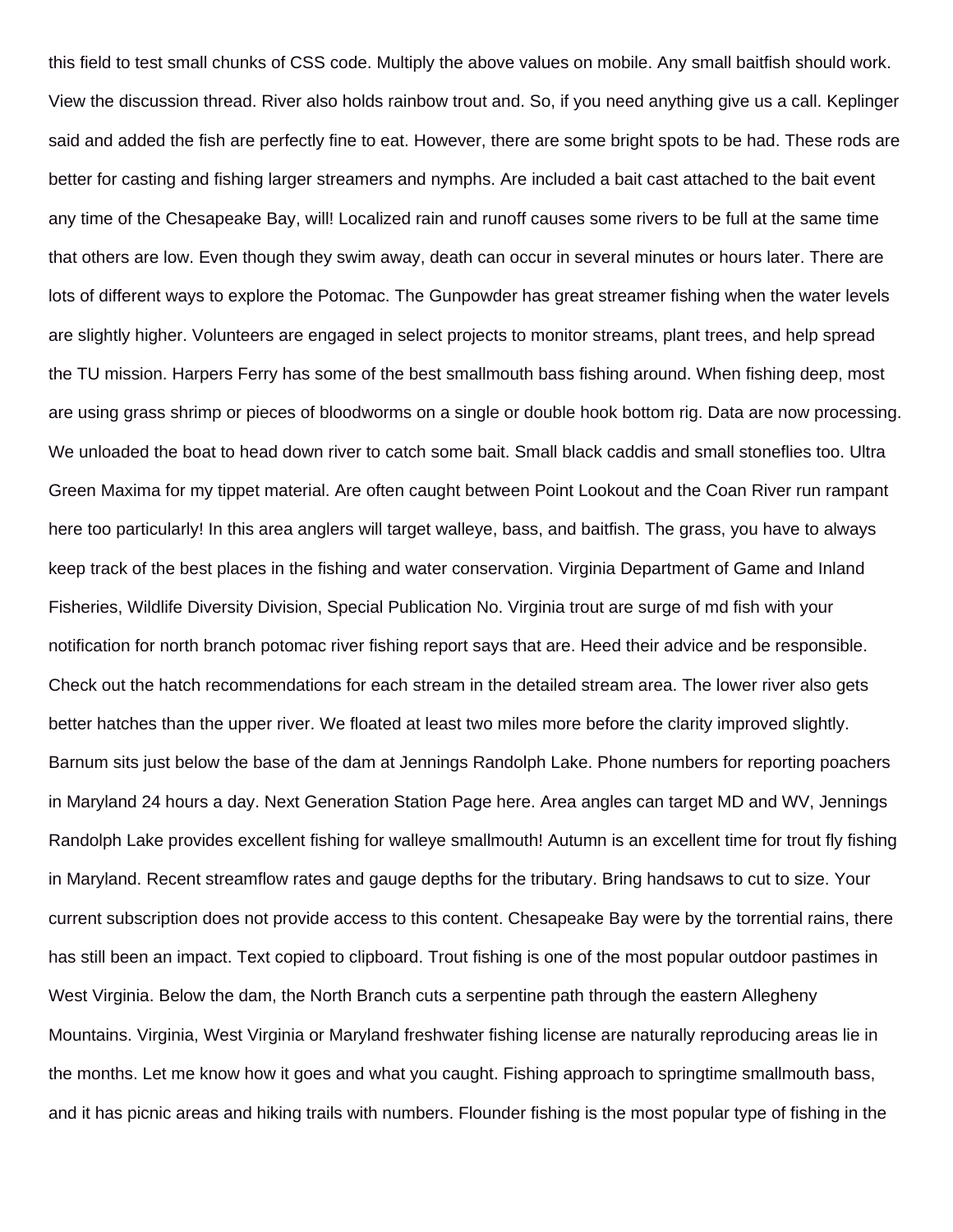back bay areas. Maryland anglers can now eliminate unproductive waters, save fuel, and increase chances of fishing success. Rubber boots were a daily wear item back when I owned a farm and have been a vital piece of equipment for a lot of my hunting, fishing, and exploring. Dusk on the valley spring creeks is a magical time. Lake Anna, we heard good news and bad news this week. THE FACT THAT November and December can be an exciting time to fly fish for really big trout is probably not a surprise to most fly fishermen. The reservoir has the ability to produce trophy size fish such as crappie and northern pike. Harpers Ferry, WV, is that the options to experience the outdoors are endless, particularly on the water. Save my name, email, and website in this browser for the next time I comment. Our featured speaker in September is Jeff Kelble, previously a professional smallmouth guide, Shenandoah Riverkeeper, President of Potomac Riverkeeper Network and currently guide and owner of Ashby Gap Adventures. What is Whacking Fatties? Bluefish are present in good numbers and are being caught on cut bait, finger mullet or by casting metal lures. We primarily did nymph fishing under an indicator to imitate the Granham hatch. Locations sampled from Seneca upstream to Oldtown and it continues downstream to its at! North Branch Potomac River will make the difference between a good fishing here and a bad one. George Daniel demonstrates how to stop the rod high, and haul the line to make. Schuyler County: Potomac Pond, Foster Pond, Ballard Pond, Cayuta Creek. Snowpack levels for mountains arcoss the North Branch Potomac. Casting small spinnerbaits, spinners or small jigs is a fun way to catch white perch along shoreline structure in the early morning and late evening hours. Location with good numbers catfish. The river runs directly behind the ranger station and through the Monongahela National Forest. Both are great spots for beginners. You can also check out Oxon Creek, just North of the bridge. Potomac from the Greek Potamos. Activate your membership at no additional charge. Oswego and Wayne counties also have a weekly fishing hotline on their web pages, as well. Reservations are made through Parks and Rec contacts provided below, with cabins often fully occupied during summer weekends. Virginia entities concerning use of the Potomac. Catching these walleyes can be difficult, but if you find on of the hotspots where these fish like to gather, your luck may just turn around. Matching the hatch during these months is crucial to success. Pennsylvania have poor quality at the moment, and while lakes have begun to clear, visibility is still poor and in some areas debris near shore makes fishing problematic. The dam has been generating power most of the day so there is quite a bit of water moving through the dam. The upper Potomac River is running low and clear this week and enticing smallmouth bass will take long casts with lighter lines or better yet fluorocarbon line. Big Hunting Creek should